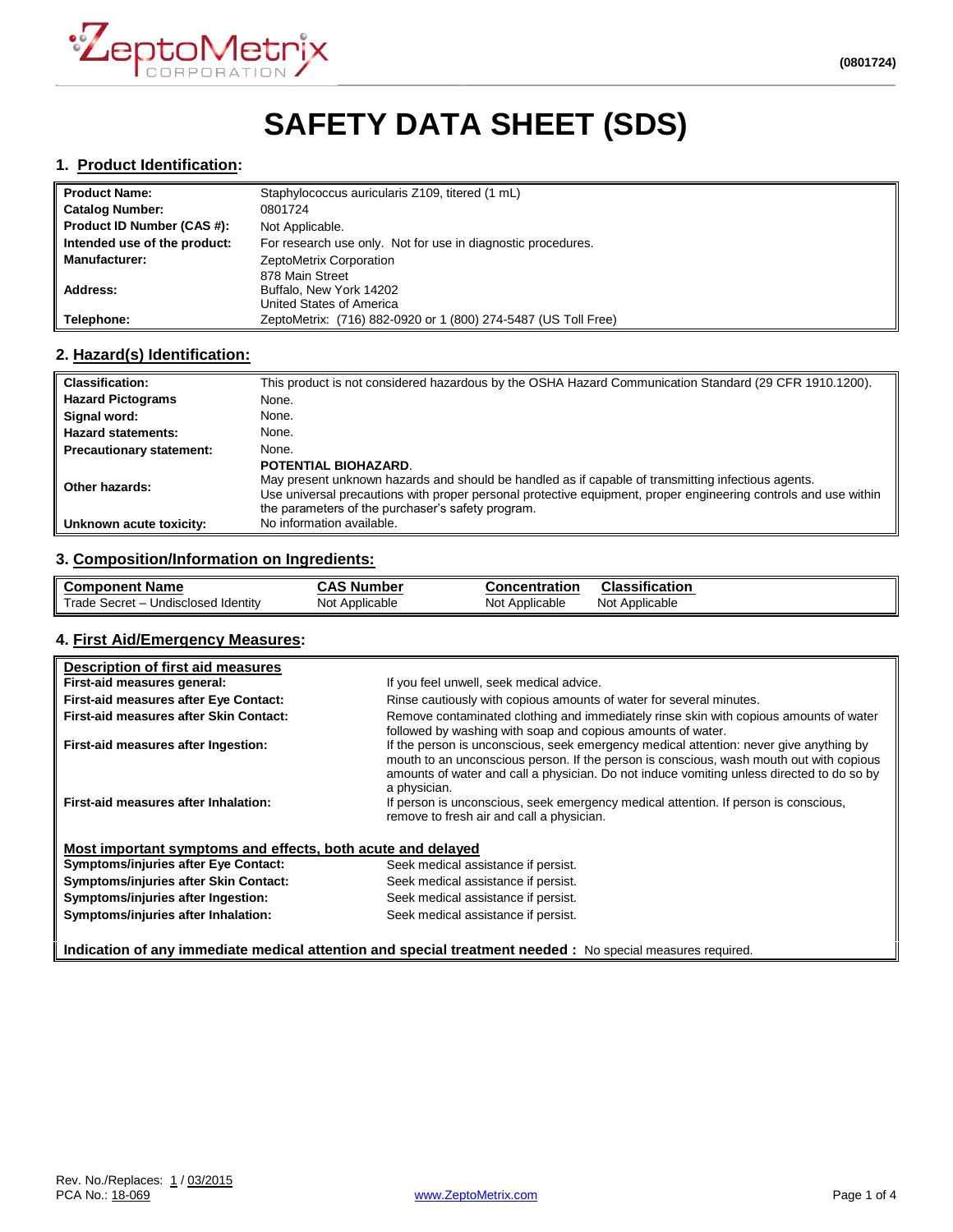

## **5. Fire and Explosion Measures:**

| <b>Extinguishing Media</b><br>Suitable extinguishing media:<br>Unsuitable extinguishing media:         | Use an extinguishing agent suitable for the surrounding area.<br>Use an extinguishing agent suitable for the surrounding area.                                                       |
|--------------------------------------------------------------------------------------------------------|--------------------------------------------------------------------------------------------------------------------------------------------------------------------------------------|
| Special hazards arising from the substance or mixture                                                  |                                                                                                                                                                                      |
| Fire hazard:                                                                                           | No known hazards.                                                                                                                                                                    |
| <b>Explosion hazard:</b>                                                                               | No known hazards.                                                                                                                                                                    |
| <b>Reactivity:</b>                                                                                     | No known hazards.                                                                                                                                                                    |
| <b>Advice for firefighters</b><br><b>Firefighting instructions:</b><br>Protection during firefighting: | Exercise caution when fighting a fire.<br>Firefighters should wear protective gear. Do not enter fire area without proper protective<br>equipment, including respiratory protection. |

## **6. Accidental Release Measures:**

| Personal precautions, protective equipment and emergency procedures |                                                                                  |  |
|---------------------------------------------------------------------|----------------------------------------------------------------------------------|--|
| <b>General measures:</b>                                            | Use appropriate personal protective equipment (PPE) and appropriate laboratory   |  |
|                                                                     | procedures.                                                                      |  |
|                                                                     |                                                                                  |  |
| For non-emergency personnel                                         |                                                                                  |  |
| Protective equipment:                                               | Use appropriate personal protective equipment (PPE).                             |  |
| <b>Emergency procedures:</b>                                        | Use appropriate emergency laboratory procedures.                                 |  |
|                                                                     |                                                                                  |  |
| For emergency responders                                            |                                                                                  |  |
| <b>Protective equipment:</b>                                        | Use appropriate personal protective equipment (PPE).                             |  |
| <b>Emergency procedures:</b>                                        | Use appropriate emergency procedures.                                            |  |
|                                                                     |                                                                                  |  |
| Methods and material for containment and cleaning up                |                                                                                  |  |
| For containment:                                                    | Contain material in accordance to State and Federal regulations.                 |  |
| Methods for cleaning up:                                            | Follow and dispose of material in accordance to State and Federal waste disposal |  |
|                                                                     | regulations.                                                                     |  |
|                                                                     |                                                                                  |  |

## **7. Handling and Storage:**

| Precautions for safe handling: | Handle in accordance with all Biosafety Level 1 procedures. Please reference the 5 <sup>th</sup><br>edition of Biosafety in Microbiological and Biomedical Laboratories (BMBL) for a detailed<br>discussion on biological safety<br>(http://www.cdc.gov/biosafety/publications/bmbl5/index.htm). |
|--------------------------------|--------------------------------------------------------------------------------------------------------------------------------------------------------------------------------------------------------------------------------------------------------------------------------------------------|
| <b>Storage conditions:</b>     | Keep container closed when not in use. Do not store in a frost-free freezer.                                                                                                                                                                                                                     |
| Incompatible products:         | No Data Available.                                                                                                                                                                                                                                                                               |
| Incompatible materials:        | No Data Available.                                                                                                                                                                                                                                                                               |
| Storage:                       | Recommended storage temperature -65°C or below.                                                                                                                                                                                                                                                  |

## **8. Exposure Controls and Personal Protection:**

| Appropriate engineering controls:     | Use universal precautions. Product may present unknown biohazard.                        |
|---------------------------------------|------------------------------------------------------------------------------------------|
| <b>Personal Protective Equipment:</b> | Use laboratory coat, protective gloves, safety glasses and suitable protective clothing. |
| Pictograms:                           |                                                                                          |
| <b>Eye/Face protection:</b>           | Wear in accordance with good laboratory practices and safety procedures.                 |
| Skin and body protection:             | Wear in accordance with good laboratory practices and safety procedures.                 |
| <b>Respiratory protection:</b>        | Wear in accordance with good laboratory practices and safety procedures.                 |
| Hand protection:                      | Wear in accordance with good laboratory practices and safety procedures.                 |
| <b>Mechanical protection:</b>         | Wear in accordance with good laboratory practices and safety procedures.                 |
| Special work practices:               | Follow purchaser's safety program.                                                       |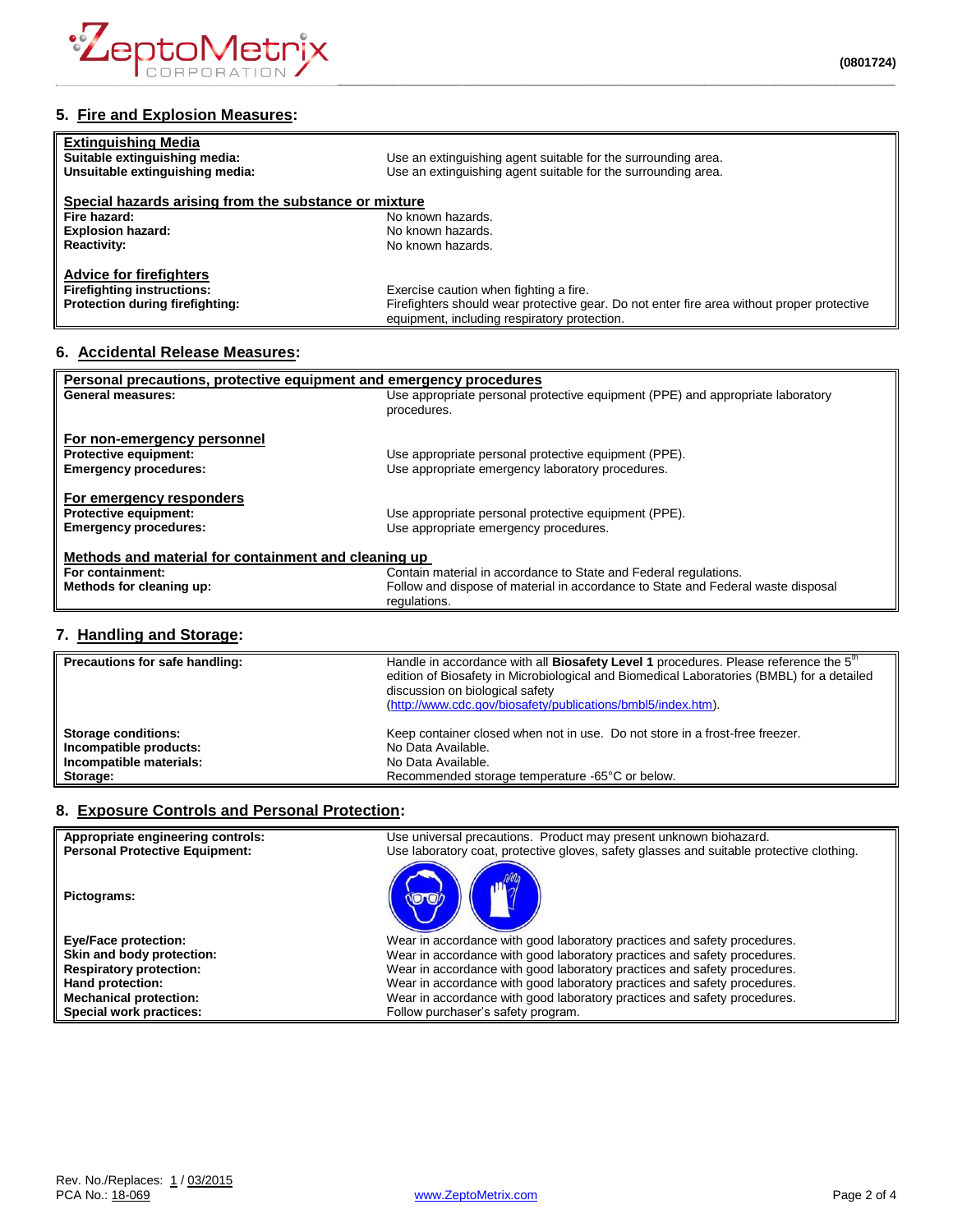

# **9. Physical and Chemical Properties:**

| <b>Physical State:</b>                        | Liquid at room temperature.        |
|-----------------------------------------------|------------------------------------|
| Appearance/color:                             | Cloudy to clear                    |
| Odor:                                         | No Data Available.                 |
| Odor threshold:                               | No Data Available.                 |
| pH:                                           | No Data Available.                 |
| Melting point/freezing point:                 | No Data Available.                 |
| <b>Boiling point:</b>                         | No Data Available.                 |
| Flash point:                                  | No Data Available.                 |
| <b>Evaporation rate:</b>                      | No Data Available.                 |
| Flammability:                                 | No Data Available.                 |
| Upper/lower flammability or explosive limits: | No Data Available.                 |
| Vapor pressure:                               | No Data Available.                 |
| Vapor density:                                | No Data Available.                 |
| <b>Relative density:</b>                      | No Data Available.                 |
| Solubility(ies):                              | No Data Available.                 |
| <b>Partition coefficient:</b>                 | No Data Available.                 |
| Auto-ignition temperature:                    | No Data Available.                 |
| <b>Decomposition temperature:</b>             | No Data Available.                 |
| Viscosity:                                    | No Data Available.                 |
| Other information:                            | May settle. Mix gently before use. |

# **10. Stability and Reactivity:**

| <b>Reactivity:</b>                  | No Data Available.                                                                  |
|-------------------------------------|-------------------------------------------------------------------------------------|
| <b>Chemical stability:</b>          | The product is stable.                                                              |
| Possibility of hazardous reactions: | Under normal conditions of storage and use, hazardous reactions will not occur.     |
| <b>Conditions to avoid:</b>         | No Data Available.                                                                  |
| Incompatible materials:             | No Data Available.                                                                  |
| Hazardous decomposition products:   | Under normal conditions of storage and use, hazardous decomposition products should |
|                                     | not be produced.                                                                    |

## **11. Toxicological Information:**

| Skin corrosion/irritation:                          | No Data Available. |
|-----------------------------------------------------|--------------------|
| Eye damage/irritation:                              | No Data Available. |
| <b>Respiratory damage/irritation:</b>               | No Data Available. |
| Ingestion damage/irritation:                        | No Data Available. |
| Specific target organ toxicity (single exposure):   | No Data Available. |
| Specific target organ toxicity (repeated exposure): | No Data Available. |
| Numerical measure of toxicity:                      | No Data Available. |
| Symptoms/injuries after skin contact:               | No Data Available. |
| Symptoms/injuries after eye contact:                | No Data Available. |
| Symptoms/injuries after inhalation:                 | No Data Available. |
| Symptoms/injuries after ingestion:                  | No Data Available. |

### **12. Ecological Information:**

| Ecotoxicity:                      | No Data Available. |
|-----------------------------------|--------------------|
| Persistence and degradability:    | No Data Available. |
| <b>Bioaccumulative potential:</b> | No Data Available. |
| Mobility in soil:                 | No Data Available. |
| Other adverse effects:            | No Data Available. |

### **13. Disposal Information:**

| Was<br>disi<br>nosai<br>ndations.<br>om | State<br>$\overline{a}$<br>local<br>$\sim$<br>and<br>---<br>$\cdot$<br>$11100 + 4$<br>dier<br>$\sum$<br>ır<br>ederal<br>…ordan∩<br>патепа.<br>euulations.<br>15 I.L<br>ы.<br>uw<br>. |
|-----------------------------------------|--------------------------------------------------------------------------------------------------------------------------------------------------------------------------------------|
|                                         |                                                                                                                                                                                      |

## **14. Transport Information:**

| UN number                                                            | UN3373                                    |
|----------------------------------------------------------------------|-------------------------------------------|
| UN proper shipping name                                              | Biological Substance, Category B.         |
| <b>Hazard Class</b>                                                  | 6.2                                       |
| Packing group                                                        | None.                                     |
| <b>Environmental hazards</b>                                         | No data available.                        |
| <b>Transport in bulk</b><br>(According to MARPOL 73/78 and IBC Code) | Packing Instruction: P650                 |
| <b>Special precautions</b>                                           | May require Biosafety Level 1 Laboratory. |